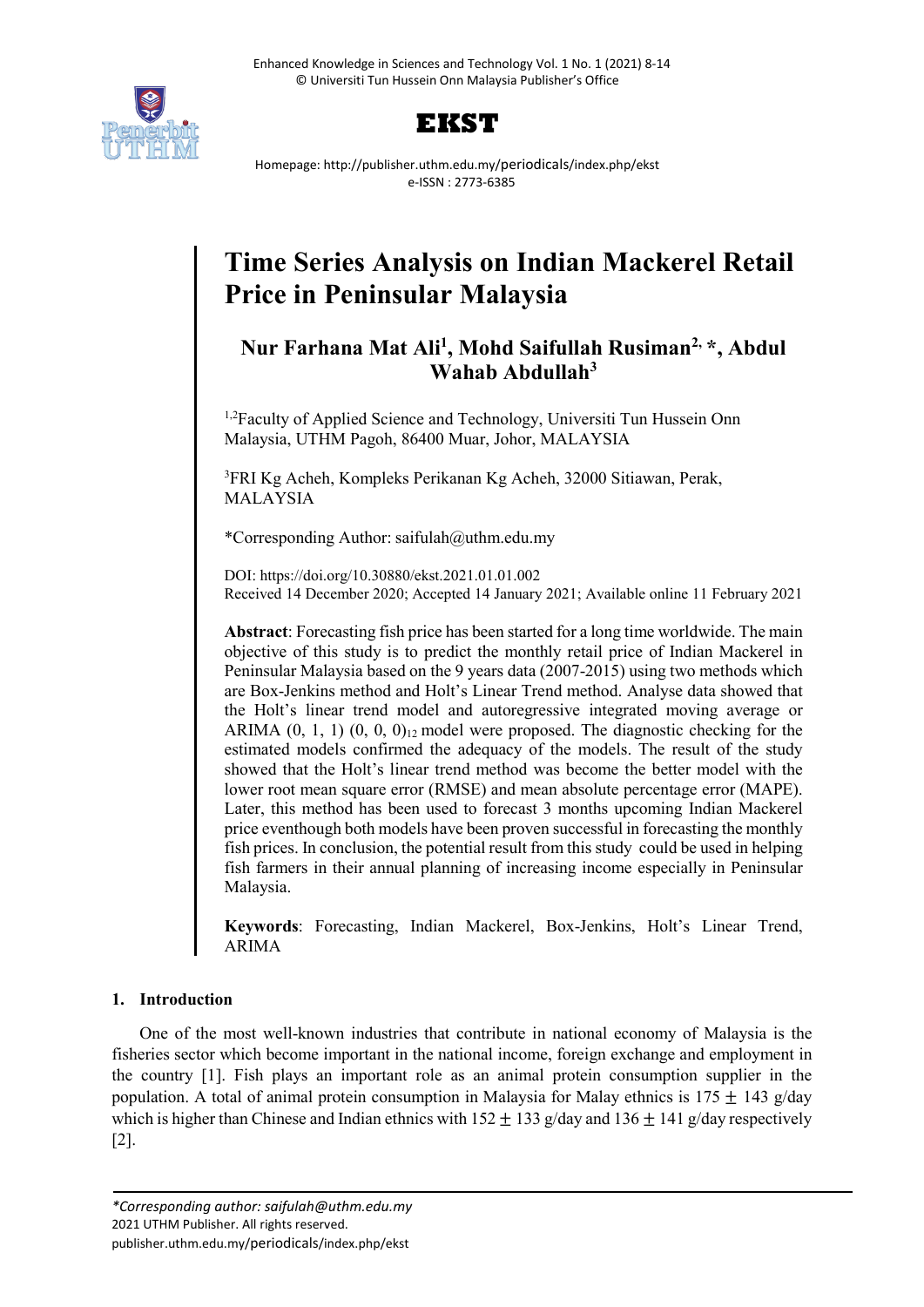Forecasting the fish price have a long history of study, for example, Hudson & Capps forecasted the hard blue crabs price using time series method and econometric method [3]. Vukina & Anderson applied the State-Space method to forecast the price of salmon and the result showed that four out of five times series follow random walk and cyclic behaviour was indicated in time series of prices [4]. Park forecasted the Walleye Pollock landings in Korea using seasonal autoregressive integrated moving average (SARIMA) and the result showed the fluctuations of the monthly catches of Walleye Pollock at the 12 months period [5]. Floros & Failler indicated that autoregressive moving average (ARMA) model fitted and forecasted the monthly fisheries prices of 12 species landed which are Anglerfish, Cod, Crabs, Dogfish, Haddock, Hack, Lemonsole, Mackerel, Plaice, Saithe, Sole and Whiting [6].

Paul applied autoregressive integrated moving average (ARIMA) to predict the monthly wholesale price of Rohu and it was showed that the ARIMA was better method to predict the wholesale price due to value of forecast were near to the actual value [7]. Perera et al. used seasonal ARIMA for price prediction of marine fish and it showed that the nominal price have an increasing trend but there is no an increasing trend for real prices [8]. Time series analysis of fish prices has been important tool for fisheries management and decision making as it reveals hidden trends and seasonality patterns. Therefore, the objective of this paper was to predict the monthly retail price of Indian Mackerel in Peninsular Malaysia using Box-Jenkins and Holt's linear trend method. The comparison between these two model using the root mean square error (RMSE) and mean absolute percentage error (MAPE) will highlight better model.

#### **2. Materials and Methods**

#### 2.1 Materials

The data for this study were obtained from the Fisheries Department of Malaysia. The data that involved were the monthly retail price of Indian Mackerel for 9 years from 2007-2015 in Peninsular Malaysia. The method that will be used to forecast the monthly retail price of Indian Mackerel were Box-Jenkins ARIMA method and Holt's Linear Trend method. In this paper, we will predict the Indian Mackerel price using the two method. The criterion that will be used as forecast accuracy to measure the performance between the ARIMA and Holt's linear trend method was the root mean square error (RMSE) and mean absolute percentage error (MAPE).

#### 2.2 Methods

#### 2.2.1 Autoregressive Integrated Moving Average (ARIMA)

The ARIMA method is often applied to a univariate time series data. This method is based on Box-Jenkins methodology. Basically, there are four general stages in Box-Jenkins methodology, namely identification, estimation, diagnostic checking and forecasting [9]. The method identification stages starts to check if the data are stationary. The next step is an estimation of selection ARIMA models parameter. The third step is a model checking to ensure the model is adequate and the last step is to forecast the future outcomes based on the past data [9].

At first, a time series data should be in a stationary condition before it can be analyzed using Box-Jenkins methodology. A time series is said to be stationary if its mean and variance remains unchanged over time [10]. Test that can be used to examine the stationary of variance is Box-Cox transformation. The Box-Cox is indexed by  $\lambda = 1$ , for transforming the data to a normal shape [11].

Besides Box-Cox, autocorrelation function (ACF) and partial autocorrelation function (PACF) plots also can be used to check the stationary. Differencing can make the series of the data to be a stationary data. Box & Jenkins proposed an ARIMA  $(p, d, q)$  models where  $p$  stands for the order of the autoregressive process, AR  $(p)$  [9]. *d* stands for the order of the data stationary and  $q$  stands for the order of the moving average, MA (q). The equation of  $ARIMA(p, d, q)$  can be written as described in Eq. 1 - Eq. 3 [9],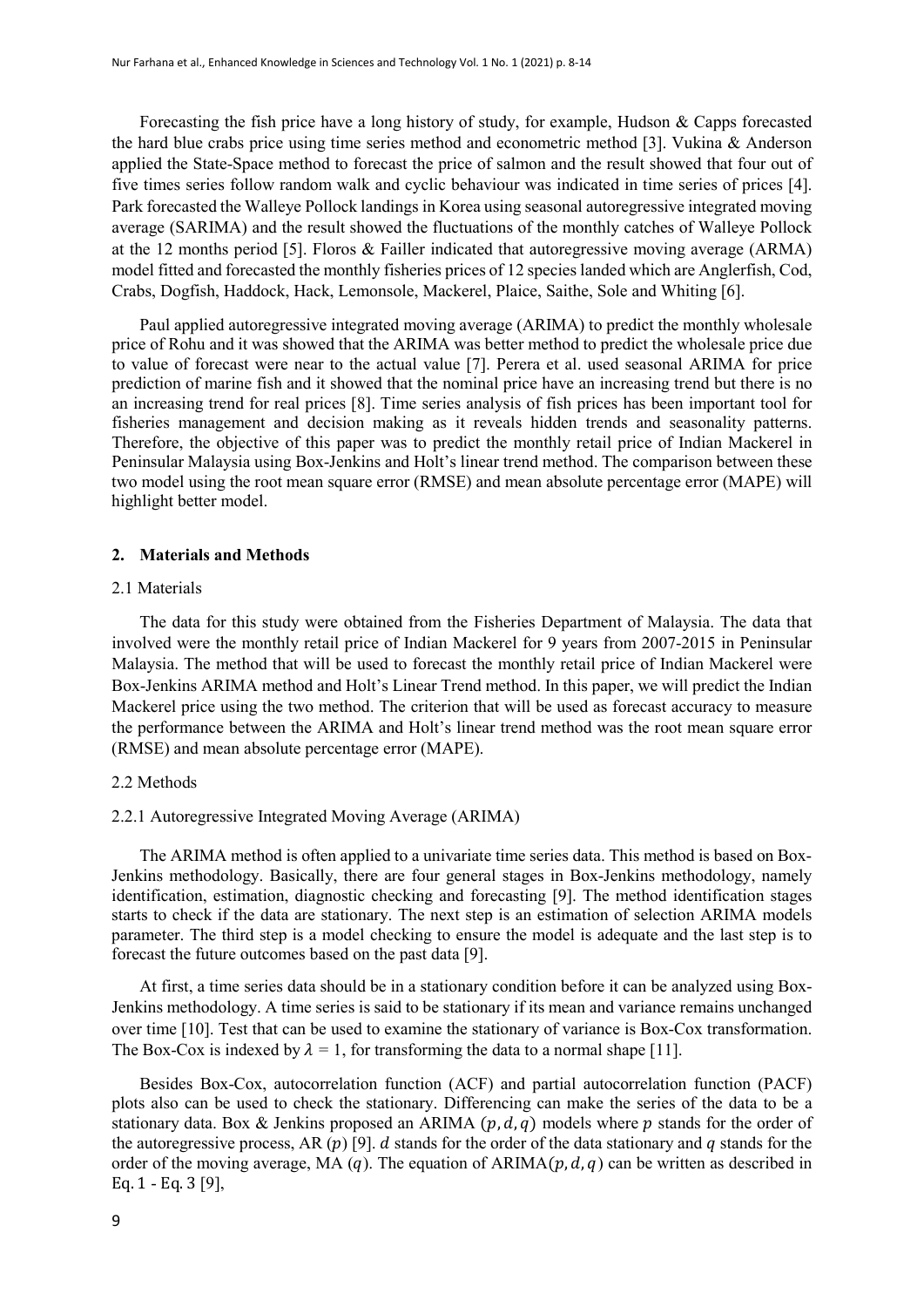$$
\phi_p(B)(1-B)^d Y_t = \theta_q(B)\varepsilon_t \qquad \qquad Eq. 1
$$

with

$$
\phi_p(B) = 1 - \phi_1 B - \phi_2 B^2 - \dots - \phi_p B^p \qquad Eq. 2
$$

$$
\theta_q(B) = 1 - \theta_1 B - \theta_2 B^2 - \dots - \theta_q B^q \qquad \qquad Eq. 3
$$

where  $Y_t$  is appropriately transformed in period  $t$ ,  $B$  is the backshift operator has the effect of shifting time period t to time period  $t - 1$ , thus,  $BY_t = Y_{t-1}$  and  $B^2Y_t = Y_{t-2}$ , d is the number of regular difference and  $\varepsilon$  is the random process.

 The Ljung-Box test can be used to check whether the model is adequate or not. The equation of the Ljung-Box test is shown in Eq. 4 as described by Hyndman & Anthanasopoulos [12].

$$
Q = n(n+2) \sum_{k=1}^{m} \frac{\widehat{r_k}}{n-k}
$$
 Eq. 4

where  $r_k$  is the estimated autocorrelation of the series at lag  $k, n$  is the number of residuals,  $m$  is the number of lags being tested. If the p-value associated with the Q statistics are more than  $\alpha$  = 0.05 (pvalue  $> \alpha$ ), it can be concluded that the model is adequate.

#### 2.2.2 Holt's Linear Trend

 Holt's linear trend method is a time series analysis that allow the data with a trend to forecast. The forecast is computed as the total of the estimated level of the time series at the current time  $l<sub>T</sub>$  plus the estimated slope  $b<sub>T</sub>$  of the series at the current point. The forecast equation is described by Hyndman & Athanasopoulos [12] as in Eq. 5,

$$
\hat{y}_{T+P}(T) = l_T + pb_T \qquad Eq. 5
$$

where  $l_T$  is the estimate of the level in time period T,  $b_T$  is the estimate of the trend in time period T,  $\hat{y}_{T+P}(T)$  is the linear forecast from T onwards, p is the future number of years that would like to predict.

#### 2.3 Measurement Error

#### 2.3.1 Root Mean Square Error (RMSE)

 The root mean square error (RMSE) is the square root of the mean of the square of all error. The formula of RMSE can be written as described in Eq. 6 [1].

$$
RMSE = \sqrt{\frac{1}{n} \sum_{t=1}^{n} (y_t - \hat{y}_t)^2}
$$
 Eq. 6

where  $y_t$  is the actual value of period t,  $\hat{y}_t$  is the forecasted value of period t, n is the total number of n periods.

#### 2.3.2 Mean Absolute Percentage Error (MAPE)

 The mean absolute percentage error (MAPE) is a measure of prediction accuracy of a forecasting method. The formula of MAPE can be written as described in Eq. 7 [1].

$$
MAPE = \frac{100}{n} \sum_{t=1}^{n} \left| \frac{y_t - \widehat{y_t}}{y_t} \right|
$$
 Eq. 7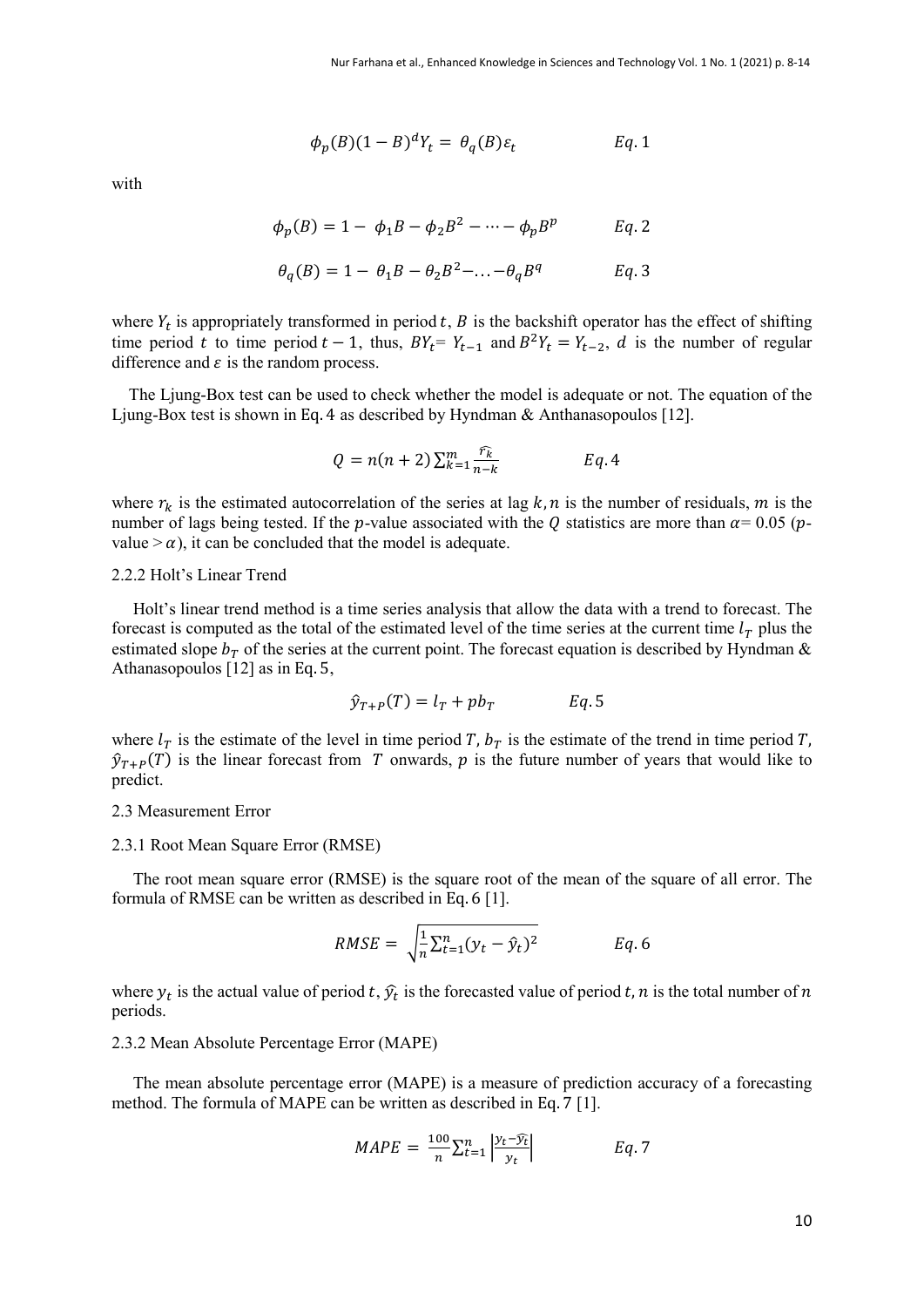where  $y_t$  is the actual value of period t,  $\hat{y}_t$  is the forecasted value of period t, n is the total number of  $n$  periods.

#### **3. Results and Discussion**

#### 3.1 Box-Jenkins

The time series plot of the Indian Mackerel price shows that there is a cyclic pattern and it was obvious that there was no seasonality present in the data (Figure 1). In detecting stationary of the data for time series approach, ACF plot have been used. The ACF plot showed that the plot was decays exponentially, which confirm that the series was non-stationary (Figure 2).



**Figure 1: Time series plot of Indian Mackerel price**



**Figure 2: ACF plot of Indian Mackerel price**

 Since the data were not stationary, the differencing was needed in this analysis. The first differencing was required. Figure 3 and Figure 4 showed the ACF and PACF plot of Indian Mackerel retail price for the 1<sup>st</sup> differencing order. From this graph, it showed that the data were stationary and the second differencing was not needed.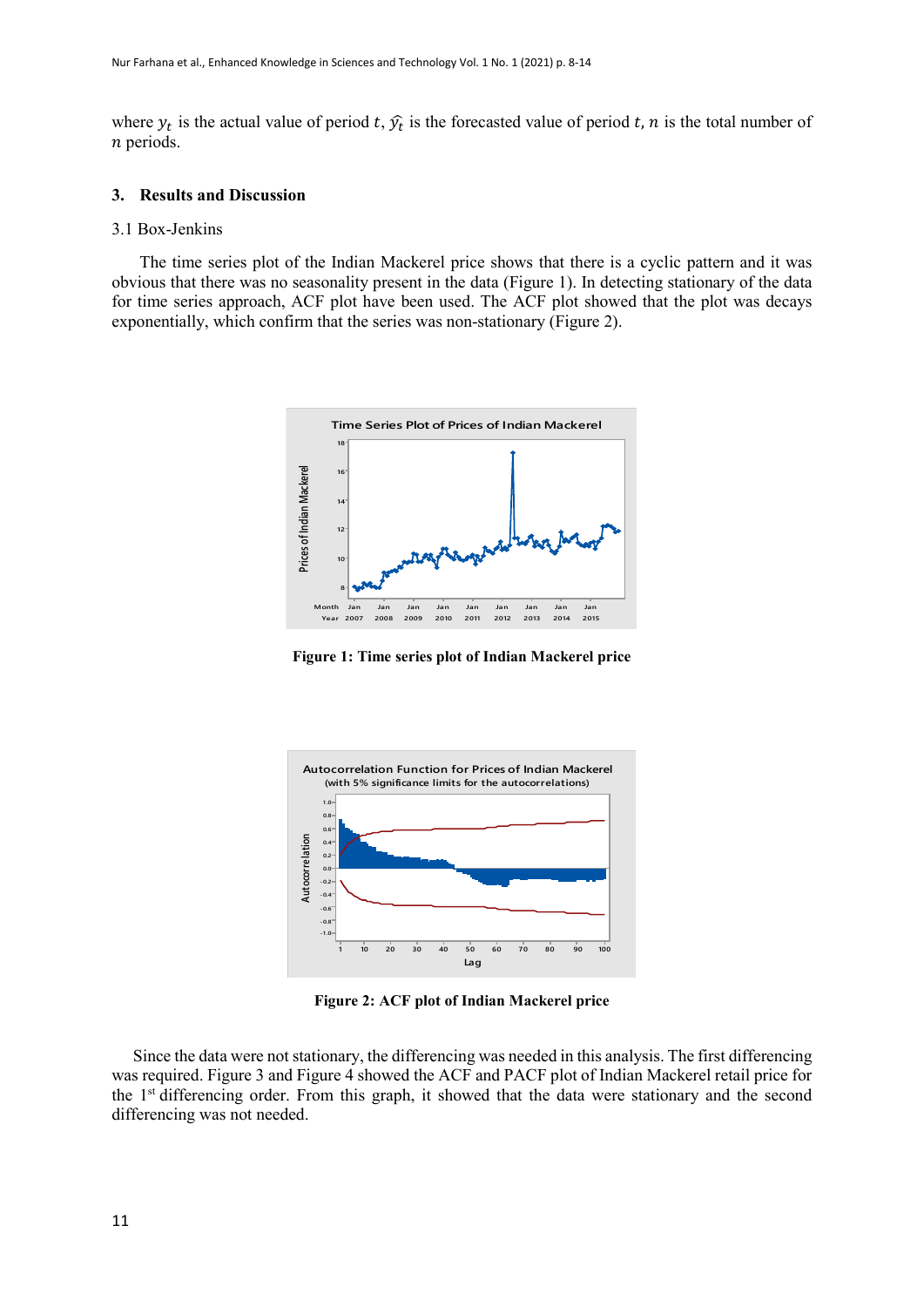

**Figure 3 : ACF plot of Indian Mackerel for the 1st differencing**



 **Figure 4: PACF plot of Indian Mackerel for the 1st differencing**

 The best fitted models for Indian Mackerel was shown in Table 1. The value that used to determine the best model were MSE, *p*-value and *p*-value for the Ljung-Box. Ljung-Box test is a test to check the residual autocorrelation. The result showed that ARIMA  $(0, 1, 1)$   $(0, 0, 0)$ <sub>12</sub> is an adequate model since it has the lowest MSE,  $p$ -value < 0.05 and the  $p$ -value (Ljung-Box) > 0.05.

| Model                                          | <b>MSE</b> | <b>P-Value</b> |       |       | P-Value (Ljung-Box) |       |
|------------------------------------------------|------------|----------------|-------|-------|---------------------|-------|
| ARIMA (1, 1, 1)                                | 13284      | 0.199<br>0.001 | 0.493 | 0.372 | 0.446               | 0.572 |
| ARIMA (1, 1, 0) (0, 1)<br>$(0, 0)_{12}$        | 13606      | 0.003          | 0.136 | 0.109 | 0.128               | 0.221 |
| ARIMA (1, 1, 0) (0,<br>$(0, 1)_{12}$           | 13601      | 0.003<br>0.360 | 0.176 | 0.170 | 0.178               | 0.304 |
| ARIMA $(0, 1, 1)$ $(0, 1, 1)$<br>$(0, 0)_{12}$ | 13351      | 0.000          | 0.203 | 0.182 | 0.263               | 0.388 |
| ARIMA $(0, 1, 1)$ $(0, 1, 1)$<br>$(0, 1)_{12}$ | 13295      | 0.000<br>0.295 | 0.279 | 0.290 | 0.375               | 0.530 |

**Table 1: Model's parameter and Ljung-Box comparison**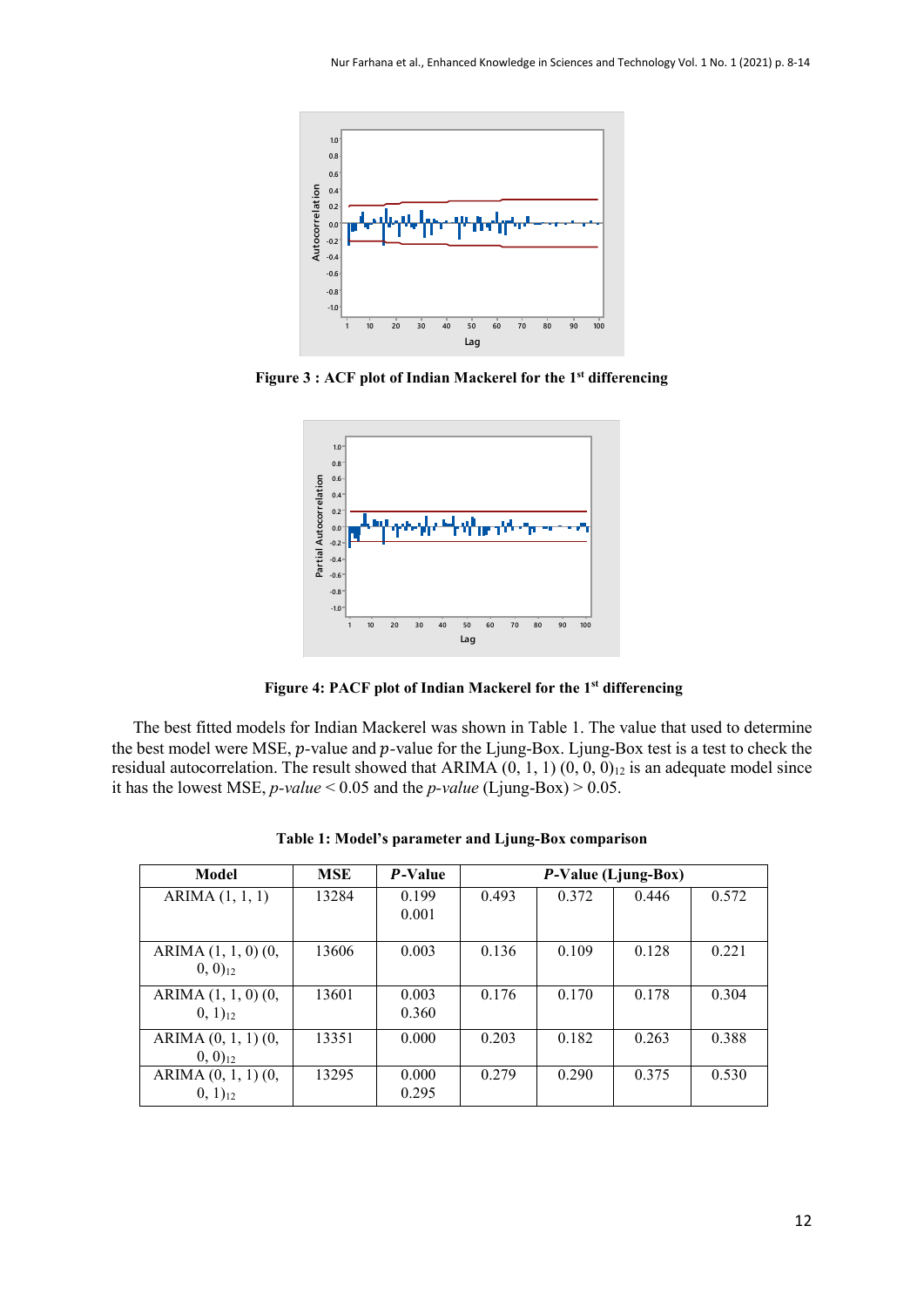## 3.2 Holt's Linear Trend

 Table 2 showed the alpha *(α)* and gamma *(γ)* value for Holt's linear trend method which was optimised using solver in Microsoft Excel. Figure 7 showed that the value of fitted value was significant with actual value of Indian Mackerel price for Holt's linear trend method.

| Parameters: | Alpha, $\alpha$ | ) 894 |  |
|-------------|-----------------|-------|--|
|             | Gamma, $\nu$    |       |  |

Table 2: Optimized alpha  $(\alpha)$  and gamma  $(\gamma)$  value



**Figure 5: Actual versus predicted plot**

# 3.3 Comparison of Time Series Method

Using two type of the time series method which were ARIMA  $(0, 1, 1)$   $(0, 0, 0)_{12}$  and Holt's linear trend method, the performance of each model was measured by their RMSE and MAPE values. Model that have lower RMSE and MAPE value will tend to be the better forecasting method for this research. From the Table 3, the better method for this research was Holt's linear trend method since it had the smaller value of RMSE and MAPE.

| Time Series Method                 | RMSE.  | MAPE. |
|------------------------------------|--------|-------|
| ARIMA $(0, 1, 1)$ $(0, 0, 0)_{12}$ | 0.8982 | 3.39% |
| Holt's Linear Method               | 0.8666 | 3.29% |

**Table 3: RMSE and MAPE value of ARIMA and Holt's Linear Method**

## **4. Conclusion**

In this study, the Holt's linear trend method was the suitable method to forecast the monthly retail price of Indian Mackerel for the period of 2007-2015 since it had lower RMSE and MAPE values. The Holt's linear trend method was used to forecast a three months upcoming Indian Mackerel price. Since the Indian Mackerel is one of the important fish, the price indicator of the Indian Mackerel become important. The information provided by the monthly retail price of Indian Mackerel was enough to help the fish farmers and the planners for future planning in Peninsular Malaysia. Time series analysis of fish prices has been important tool for fisheries management and decision making as it reveals hidden trend and seasonality patterns.